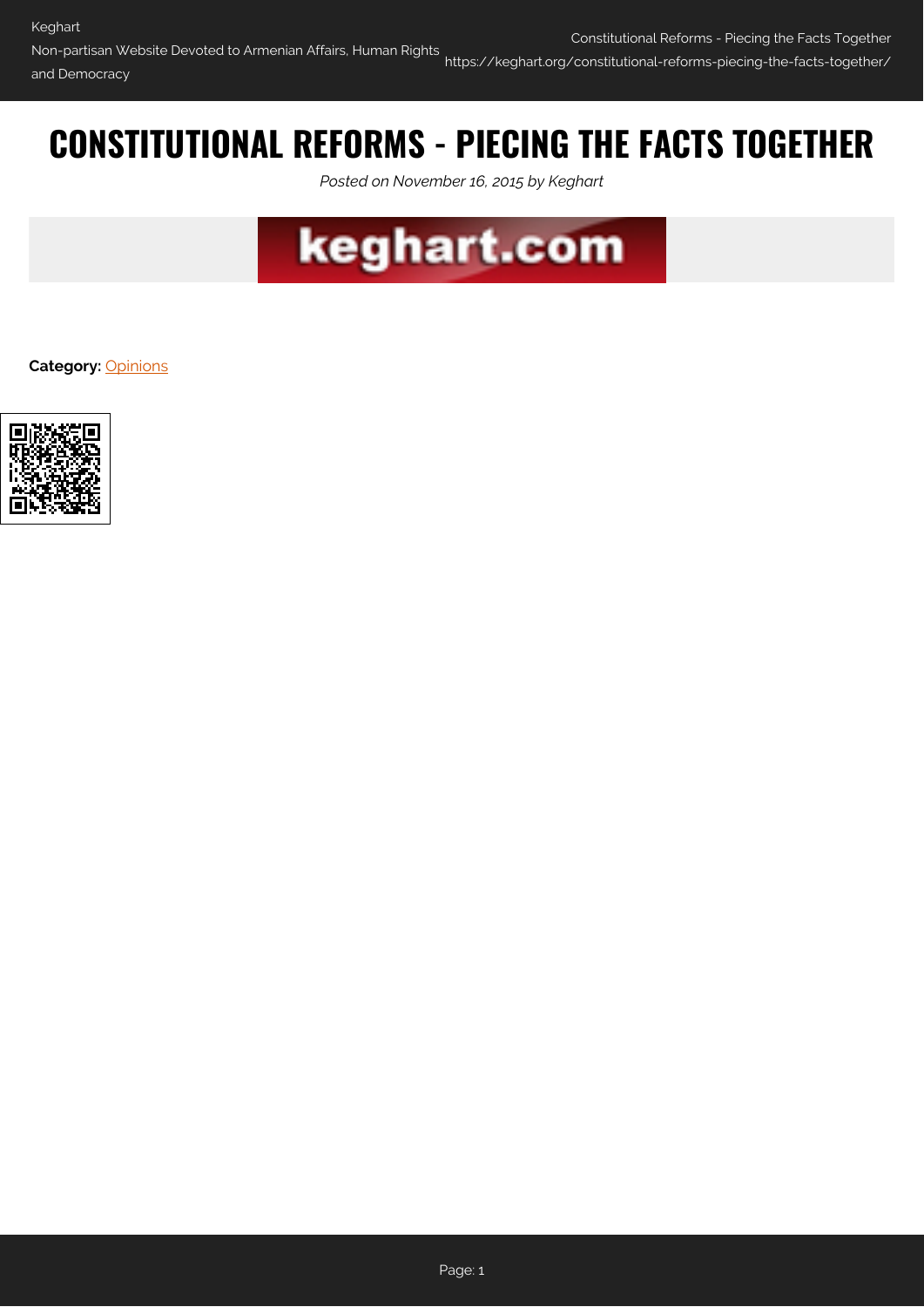Keghart Non-partisan Website Devoted to Armenian Affairs, Human Rights and Democracy Constitutional Reforms - Piecing the Facts Together https://keghart.org/constitutional-reforms-piecing-the-facts-together/

## **A. Adamyan**, Toronto, 16 November 2015

In Moscow, on Sept. 3, 2013, President Serzh Sargsyan, after meeting President Vladimir Putin suddenly announced that Armenia intended to join the Customs Union of Russia, Belarus and Kazakhstan. The announcement came after four years of extensive negotiations with the European Union (EU) to become an associated member state of EU. President Sargsyan explained his decision by saying that Armenia cannot pursue economic integration with the EU while it had integrated with Russia in the security sphere.

#### $\pmb{\times}$

The following day, immediately after returning from Moscow, Sargsyan signed a decree to form a Commission on Constitutional Reforms. Many speculated that the commission would suggest adopting a parliamentary system that would allow Sargsyan to remain in power as prime minister. However, Sargsyan announced he would pursue neither the post of PM nor president under the new legislation. Furthermore, members of the Constitutional Commission dismissed opposition concerns that Sargsyan might continue to remain in power by assuming the post of the Speaker of Parliament. They said Sargsyan had assured them that he had no such intention.

# **A. Adamyan**, Toronto, 16 November 2015

In Moscow, on Sept. 3, 2013, President Serzh Sargsyan, after meeting President Vladimir Putin suddenly announced that Armenia intended to join the Customs Union of Russia, Belarus and Kazakhstan. The announcement came after four years of extensive negotiations with the European Union (EU) to become an associated member state of EU. President Sargsyan explained his decision by saying that Armenia cannot pursue economic integration with the EU while it had integrated with Russia in the security sphere.

## $\pmb{\times}$

The following day, immediately after returning from Moscow, Sargsyan signed a decree to form a Commission on Constitutional Reforms. Many speculated that the commission would suggest adopting a parliamentary system that would allow Sargsyan to remain in power as prime minister. However, Sargsyan announced he would pursue neither the post of PM nor president under the new legislation. Furthermore, members of the Constitutional Commission dismissed opposition concerns that Sargsyan might continue to remain in power by assuming the post of the Speaker of Parliament. They said Sargsyan had assured them that he had no such intention.

While there are many examples of Sargsyan making promises and later changing his mind, many in the opposition think he might manage to remain in power as leader of the ruling Republican Party.

As expected, the commission suggested a parliamentary system with a powerful government and prime minister and a president elected by parliament and having significantly less power than a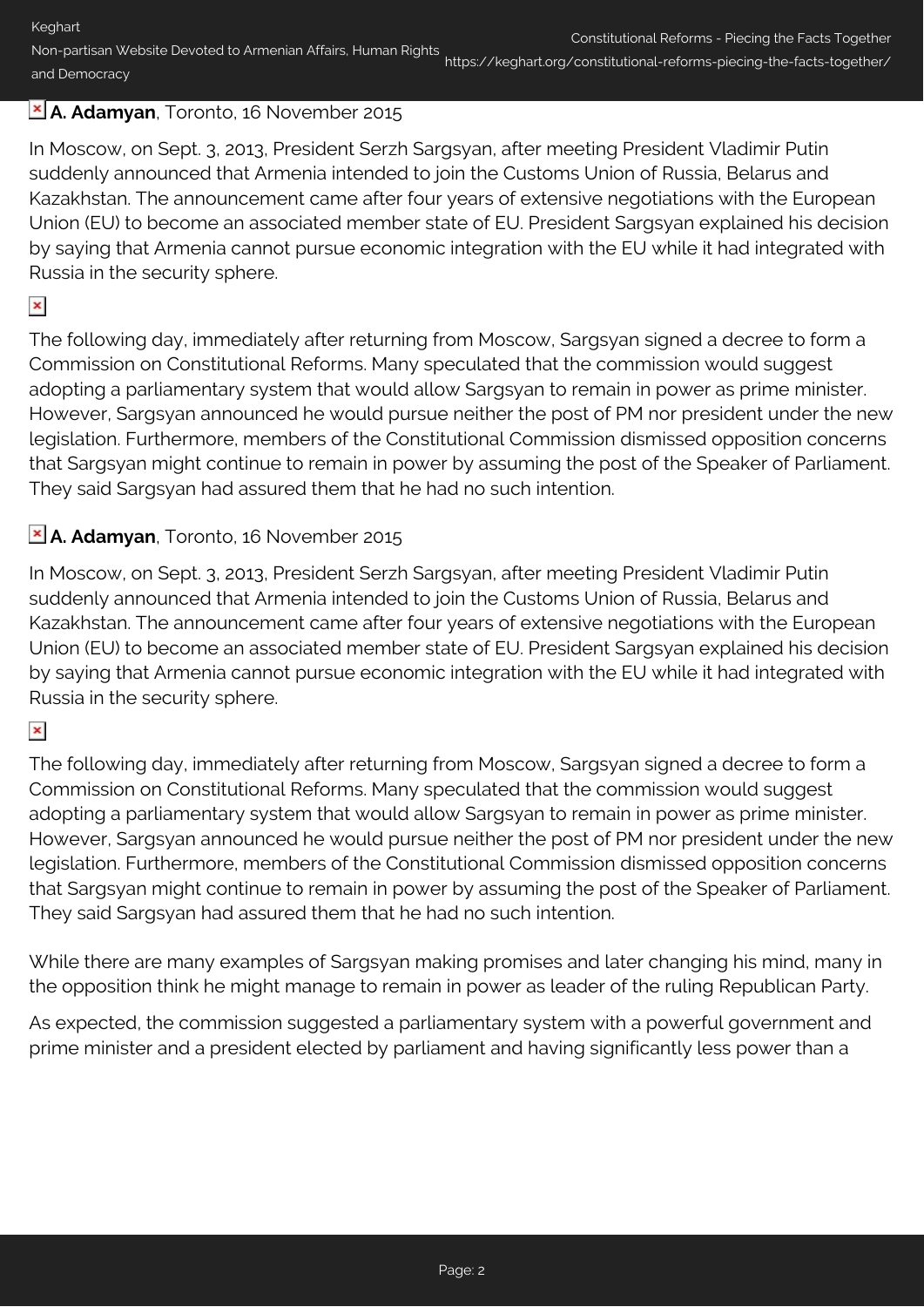president elected by the electorate under the current constitution. President Sargsyan signed a decree to conduct a referendum on Dec. 6, 2015 for the constitutional reforms.

The ruling Republican Party of Armenia, and the ARF support the reform. The latter has always stated the need to adopt a Parliamentary system in Armenia. Among the supporters are the Prosperous Armenia Party and a number of other smaller parties. The Armenian National Congress (ANC) and a few other opposition parties, some of which in the past had expressed a willingness to see a parliamentary system, are against the reforms. Both sides have their rationale; thus there's a great deal of confusion among voters as to how to vote on the issue.

To understand the motives for the changes we have to look at how the drive for change started. First of all, neither the Republican Party in its 2012 parliamentary elections nor Sargsyan in his 2013 presidential election campaign mentioned plans for a parliamentary system or even to form a commission for constitutional reform. Constitutional reform, especially about changing the form of governance in a country, is such a bold move that it must have been planned well before its announcement in September 2013. In other words, such a plan existed during the above-mentioned election campaigns but was kept well hidden from the voters. On the other hand, is it just a coincidence that the presidential decree to form a commission on constitutional reform came immediately after announcing that Armenia would chose joining the Customs Union formed around Russia rather than integrating with the EU? Is it just a coincidence that Russian media was either silent or negative about the suggested constitutional reforms in Armenia while the West was generally quite welcoming them? The West provided substantial advice throughout the process of working out the reforms through the European Commission for Democracy through Law, better known as the Venice Commission. Finally, is it coincidental that Armenia made a move towards the parliamentary system even though the three members (Russia, Belarus, and Kazakhstan) of the then Customs Union it had decided to join have presidential systems? In addition, all three have powerful presidents who have been in power for many years and are expected to be in power for the foreseeable future.

A logical answer to these questions is that Sargsyan had planned the constitutional reforms of the parliamentary system as a concession to the West in case Armenia joined the Customs Union instead of integrating with the EU. The EU might worry that the next sudden move of Sargsyan could lead even to closer ties with Russia which under a parliamentary system would not be easy to promote. Moreover, even Sargsyan himself may have such a concern depending on the level of pressure he had faced from Russia to join the Customs Union instead of integrating with the EU. But the "brilliance" of the move for Sargsyan is that through these reforms he gets rid of the next powerful president under current constitution of Armenia.

If Sargsyan wanted to remain in power without moving to the parliamentary system he would have had two choices. He could have changed the constitution to remove the ban that presidents can't hold their post for more than two consecutive terms. However, this would further irritate the West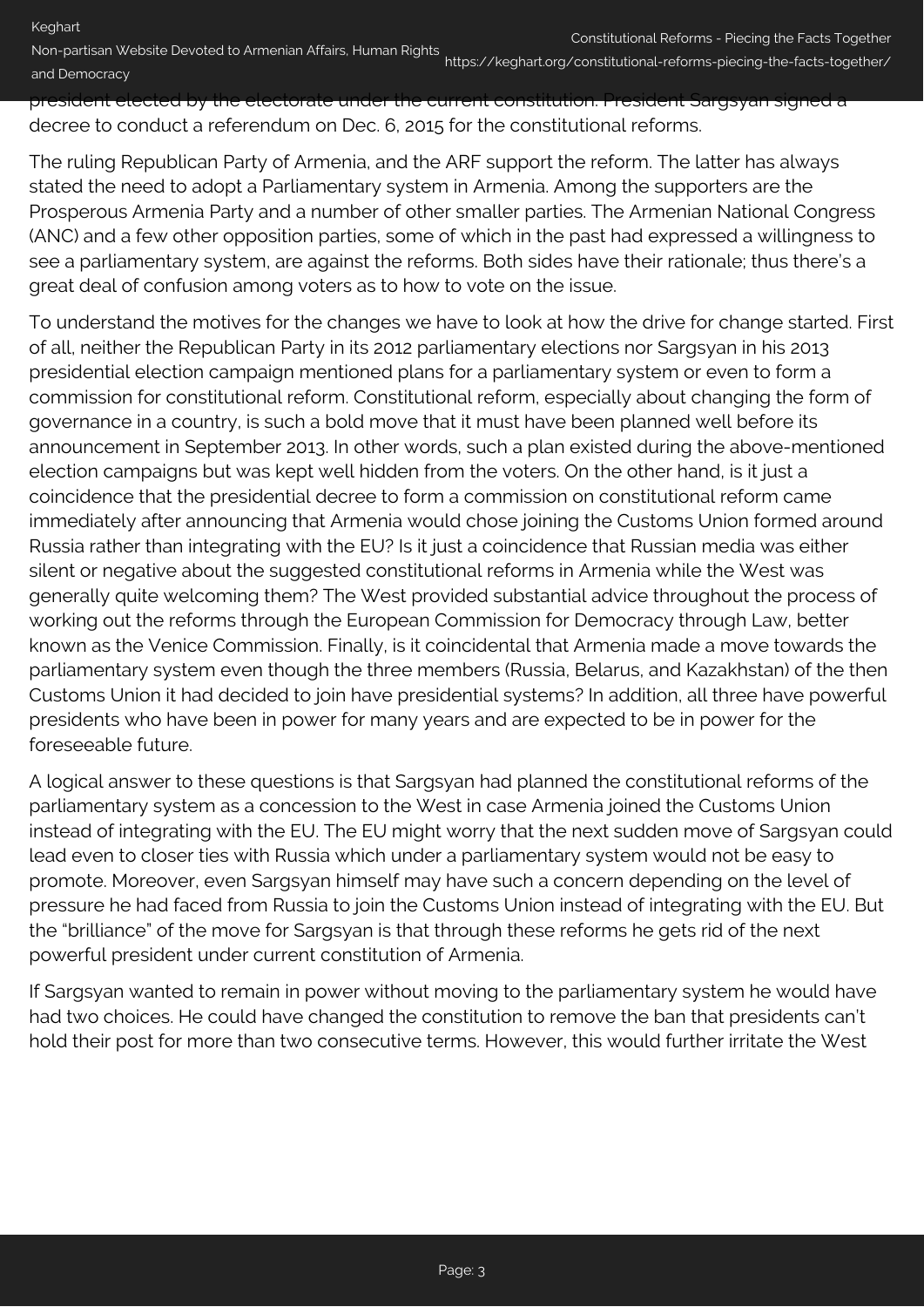Keghart

Non-partisan Website Devoted to Armenian Affairs, Human Rights and Democracy

https://keghart.org/constitutional-reforms-piecing-the-facts-together/

already unhappy with Sargsyan's decision to join the Customs Union. Alternatively, he could have left the constitution as is and become a prime minister with a strong Republican Party majority in parliament. But this option would have worked for him only if the president were loyal to him - preferably a member from his Republican Party. Such a scheme was successfully tested in Russia when Putin became the prime minister and Dmitri Medvedev president. But unlike the Putin-Medvedev tandem, that had no strong opposition, this option does not work for Sargsyan since he does not have anyone reliable to suggest as president who could defeat Robert Kocharyan in an election. This is crucial because former President Kocharyan has continuously criticized the government and never renounced plans to return to power. On the other hand, Kocharyan and Sargsyan would avoid direct confrontation because they are tied by a joint responsibility for the March 1, 2008 "events". Consequently, if Kocharyan participated in the 2018 presidential elections, support of his candidacy by Sargsyan, however undesirable for Sargsyan, would be guaranteed. As a consequence, we would see a strong president and possibly opposing him the Republican Party with its parliamentary majority and its prime minister. A political crisis under this scenario would be quite probable.

Currently, most of the political parties in Armenia are busy discussing the suggested changes and most of them are either advocating for or against the changes. The Armenian National Congress (ANC) in order to ensure the reliability of the referendum outcome, demands that finger-inking be used and a list of those who participate in the referendum be available to the public. The latter demands this because, according to them, the number of people (2.55 million) who are eligible to vote is highly inflated when officially Armenia's population is just over 3 million. The matter becomes alarming when one takes into account that in 1995 the number of eligible voters was 2,189, 804 in a population of 3,753,500! (Source: [Civilnet](http://civilnet.am/2015/11/13/infographic-constitutional-reforms/#.VkurD7_QP-5))

The Republican Party, which holds majority in parliament, dismisses these suggestions explaining that finger-inking is for Third World countries as it conveniently ignores that Georgia successfully implemented it in the last two elections. As far as publishing a list of participants in the referendum, the Republican Party refuses to do so explaining the importance of referendum confidentiality even though ANC only demands the list of participants and not how they participated. On the other hand, the fact of participation by a voter with cameras and people in voting stations can not be made confidential for obvious reasons. If motives of the Republican Party really are to improve governance then it remains a mystery as to why would they refuse to adopt even some non-European measures to increase the credibility of the referendum at a time when Armenian society nurses much mistrust towards the authorities. Since a lack of trust towards the authorities in general and official election results in particular are so serious problems in Armenia, it is sad to realize that the upcoming referendum is going to be no different in its quality. Reports that schools are collecting passport data of voters among student family members so as to use the data to inflate the number of votes in favor of the authorities come only to add pessimism on the quality of the upcoming referendum.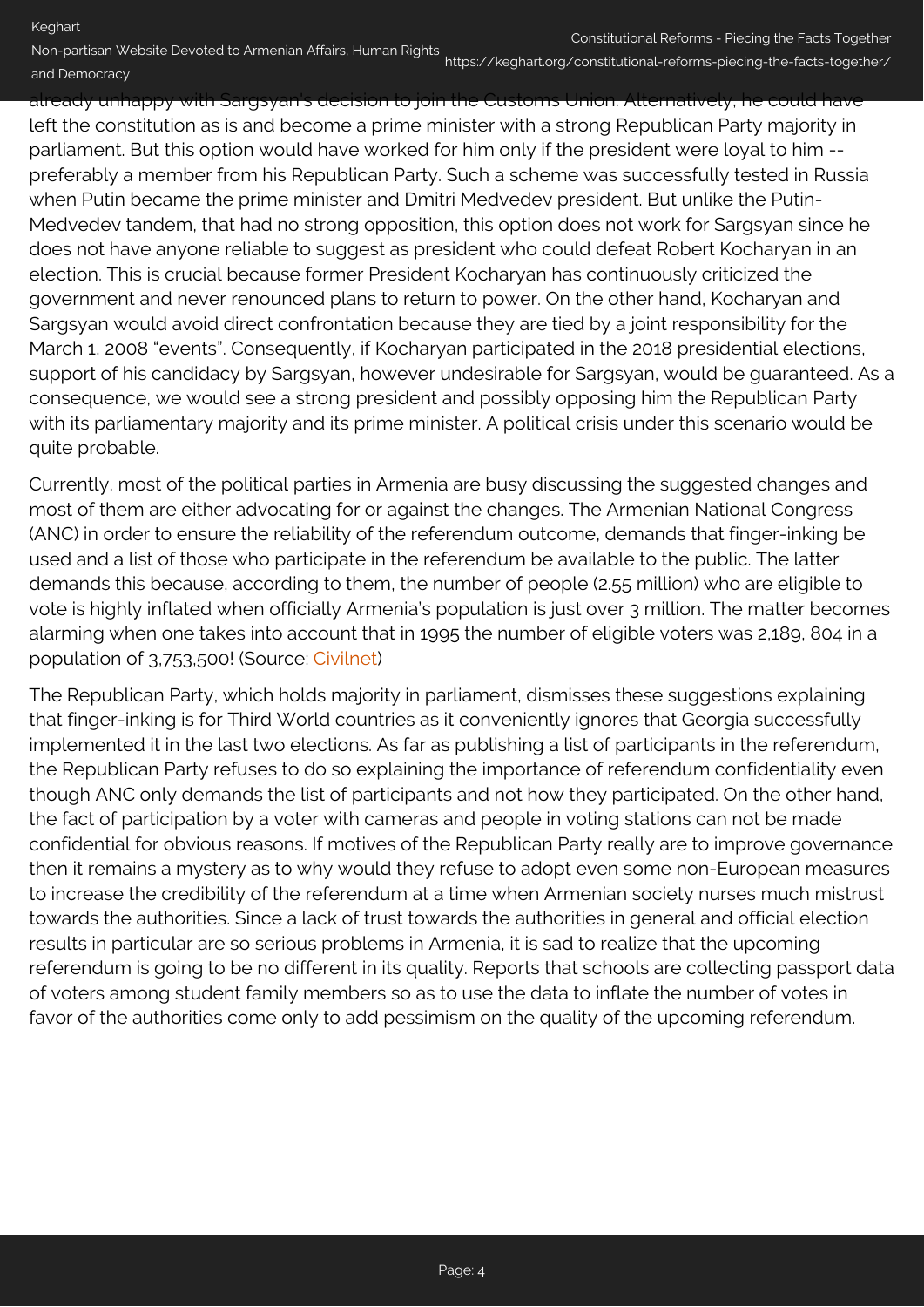Keghart

Non-partisan Website Devoted to Armenian Affairs, Human Rights and Democracy

https://keghart.org/constitutional-reforms-piecing-the-facts-together/

There are other players who choose to ignore the referendum and consider it an artificial agenda implanted in the Armenian political arena. And there are also those who oppose the suggested changes without even examining the referendum's content. The most noticeable in this group is the Founding Parliament (FP) which, after repeatedly failing to get any meaningful support from the citizenry for their initiatives, considers the constitutional changes an excellent opportunity to once again campaign for "let's get rid of the regime of Serzh Sargsyan". And to disconnect their failures- by joining a few individuals also opposing the changes--they try create the imitation of a united opposition under a re-branded "New Armenia" National Salvation Front paranoid name. However, if the past is any indication of the future, the outcome of their actions will be no different from what we have seen so far. In fact, with their weak, unrealistic or extremist proposals they have only promoted the popularity of the authorities among the middle class. Needless to say, there are by far fewer people taking the streets now than were in 2008 and even then the promised regime change never materialized.

Are the suggested changes good or bad? There are many analyses which answer the question from different perspectives. I agree with those who find the changes are a step forward towards a more balanced power distribution, more independent judicial system and better human rights conditions. But most of these improvements are only theoretical since for the changes to have a positive effect the upcoming parliamentary elections must be fair. Everyone will agree that the existing semipresidential system, coupled with fair elections, is undoubtedly better than the suggested parliamentary system with a parliament elected through questionable means. So for many the key for improvements in the county is fair elections and not a change of governance system.

What if elections are questionable in both cases, the current and upcoming parliamentary system? A better system, even currently only on a paper, still seems to be preferable. First, there is still hope that one day Armenia will be able to hold free elections. Second, a parliamentary system, with no single power axis, still gives Armenia more flexibility against foreign pressure even with the current poor quality of elections. Finally, the Republican Party has so much deviated from its core values and is so leader-dependent that in the future it will hardly be able to dominate and sustain its existence as is without Serzh Sargsyan. Leader-dependency is a major problem for most of the Armenian parties and perhaps the Parliamentary system may commit to emergence of real political parties based on strong ideology and teamwork.